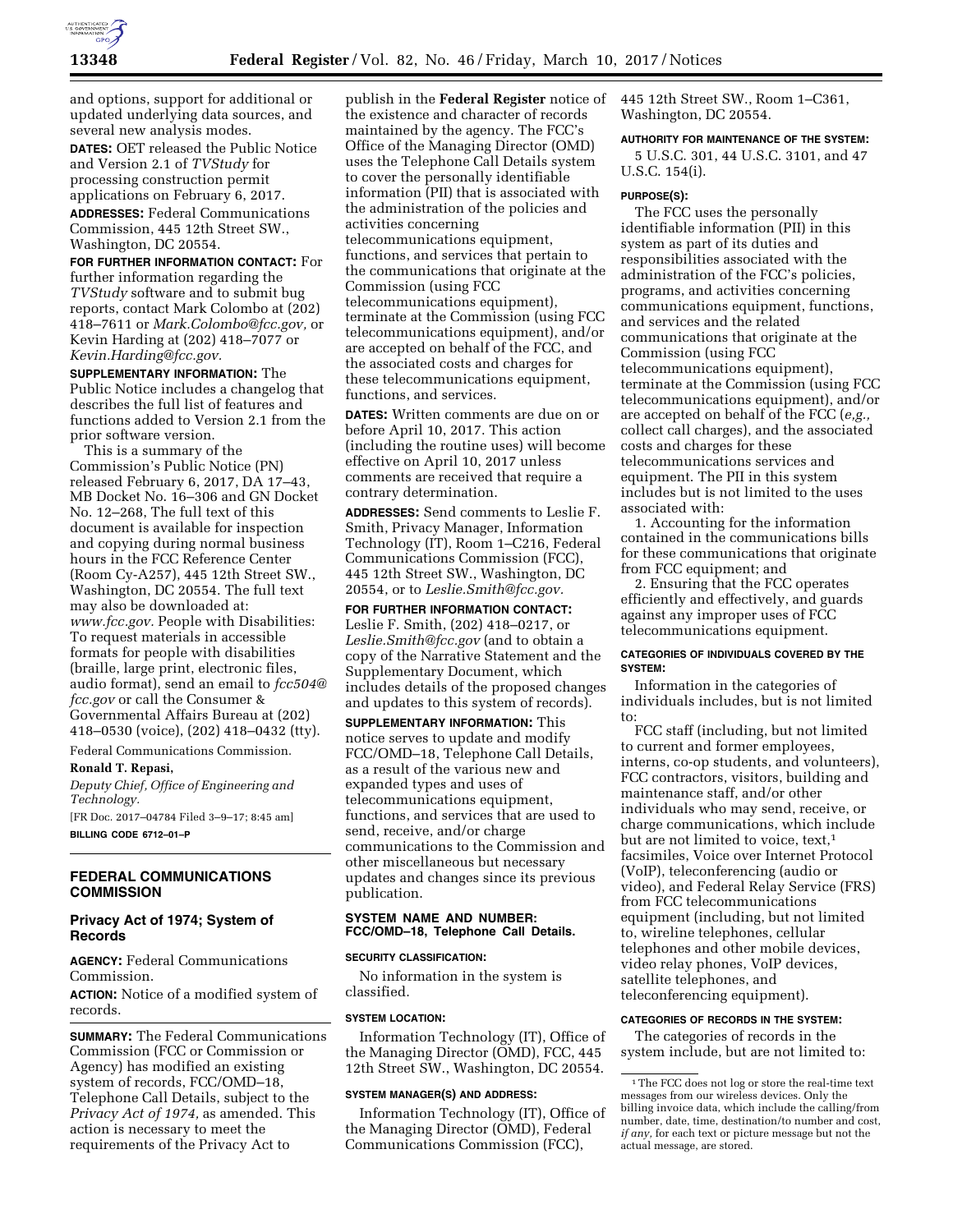1. Records of communications that originate at the Commission using FCC telecommunications equipment (originating number); that terminate at the Commission received by FCC telecommunications equipment (terminating number), and/or are accepted on behalf of the FCC (*e,g.,*  collect call charges), and the associated costs and charges for these telecommunications services and equipment, which include, but are not limited to:

a. Identifying communications numbers (including but not limited to telephone number, fax number, IP address, audio conference bridge number, or other unique communications identifier(s));

b. Time (calls start and calls end) and data usage from the communication;

c. Duration of the communication (lapsed time);

d. Disposition and cost of communications, including FRS and collect call charges;

e. FCC bureau/office to which the relevant identifying communications numbers are assigned; and

f. Email address of the FCC staff to which the relevant identifying communications numbers are assigned;

2. Type and number of FCC telecommunications equipment assigned to FCC staff (employees and contractors);

3. The physical location of FCC telecommunications equipment;

4. Copies of related communications and service records, including any periodic summaries which may have been compiled to reflect the total number and type of communications and related user charges, usages, and fees from FCC headquarters and facilities in Gettysburg, PA and Columbia, MD; and

5. Names of FCC staff and contractors.

## **RECORD SOURCE CATEGORIES:**

The sources for information in this system include, but are not limited to the records for the usage and charges for the telecommunications that originate at the Commission (using FCC telecommunications equipment), terminate at the Commission (using FCC telecommunications equipment), and/or are accepted on behalf of the FCC (*e.g.,*  collect call charges), including but is not limited to voice, text, facsimiles, VoIP, FRS (Video Relay Services), satellite telephones, and other teleconferencing services and functions (audio or video), using various telecommunications equipment and devices (including, but not limited to wireline telephones, cellular telephones, other mobile or broadband devices, VoIP devices,

satellite telephones, and teleconferencing equipment and services (audio or video)).

#### **ROUTINE USES OF RECORDS MAINTAINED IN THE SYSTEM, INCLUDING CATEGORIES OF USERS AND THE PURPOSES OF SUCH USES:**

In addition to those disclosures generally permitted under 5 U.S.C. 552a(b) of the Privacy Act, all or a portion of the records or information contained in this system may be disclosed to authorized entities, as is determined to be relevant and necessary, outside the FCC as a routine use pursuant to 5 U.S.C. 552a(b)(3) as follows. In each of these cases, the FCC will determine whether disclosure of the records is compatible with the purpose(s) for which the records were collected:

1. Adjudication and Litigation—To the Department of Justice (DOJ), or other administrative body before which the FCC is authorized to appear, when: (a) The FCC or any component thereof; or (b) any employee of the FCC in his or her official capacity; (c) any employee of the FCC in his or her individual capacity where DOJ or the FCC has agreed to represent the employee; or (d) the United States is a party to litigation or has an interest in such litigation, and the use of such records by DOJ or the FCC is deemed by the FCC to be relevant and necessary to the ligation.

2. Law Enforcement and Investigation—To disclose pertinent information to the appropriate Federal, State, and/or local agency responsible for investigating, prosecuting, enforcing, or implementing a statute, rule, regulation, or order, where the FCC becomes aware of an indication of a violation or potential violation of civil or criminal law or regulation.

3. Congressional Inquiries—To provide information to a congressional office from the record of an individual in response to an inquiry from that congressional office made at the request of that individual.

4. Government-wide Program Management and Oversight—To the National Archives and Records Administration (NARA) for use in its records management inspections; to the Government Accountability Office (GAO) for oversight purposes; to the Department of Justice (DOJ) to obtain that department's advice regarding disclosure obligations under the Freedom of Information Act (FOIA); or to the Office of Management and Budget (OMB) to obtain that office's advice regarding obligations under the Privacy Act.

5. Employment, Clearances, Licensing, Contract, Grant, or other

Benefits Decisions by the Agency—To a Federal, State, local, foreign, tribal, or other public agency or authority maintaining civil, criminal, or other relevant enforcement records, or other pertinent records, or to another public authority or professional organization, if necessary to obtain information relevant to an investigation concerning the hiring or retention of an employee or other personnel action, the issuance or retention of a security clearance, the classifying of jobs, the letting of a contract, or the issuance or retention of a license, grant, or other benefit by the requesting agency, to the extent that the information is relevant and necessary to the requesting agency's decisions on the matter.

6. Employment, Clearances, Licensing, Contract, Grant, or other Benefits Decisions by Other than the Agency—To a Federal, State, local, foreign, tribal, or other public agency or authority of the fact that this system of records contains information relevant to the hiring or retention of an employee, the issuance or retention of a security clearance, the conducting of a suitability or security investigation of an individual, the classifying of jobs, the letting of a contract, or the issuance or retention of a license, grant, or other benefit by the requesting agency, to the extent that the information is relevant and necessary to the agency's decision on the matter. The other agency or licensing organization may then make a request supported by the written consent of the individual for the entire records if it so chooses. No disclosure will be made unless the information has been determined to be sufficiently reliable to support a referral to another office within the agency or to another Federal agency for criminal, civil, administrative, personnel, or regulatory action.

7. Labor Relations—To officials of labor organizations recognized under 5 U.S.C. Chapter 71 upon receipt of a formal request and in accord with the conditions of 5 U.S.C. 7114 when relevant and necessary to their duties of exclusive representation concerning personnel policies, practices, and matters affecting working conditions.

8. Breach Notification—To appropriate agencies, entities, and persons when: (a) The Commission suspects or has confirmed that there has been a breach of the system of records; (b) the Commission has determined that as a result of the suspected or confirmed breach there is a risk of harm to individuals, the Commission (including its information systems, programs, and operations), the Federal Government, or national security; and (c) the disclosure